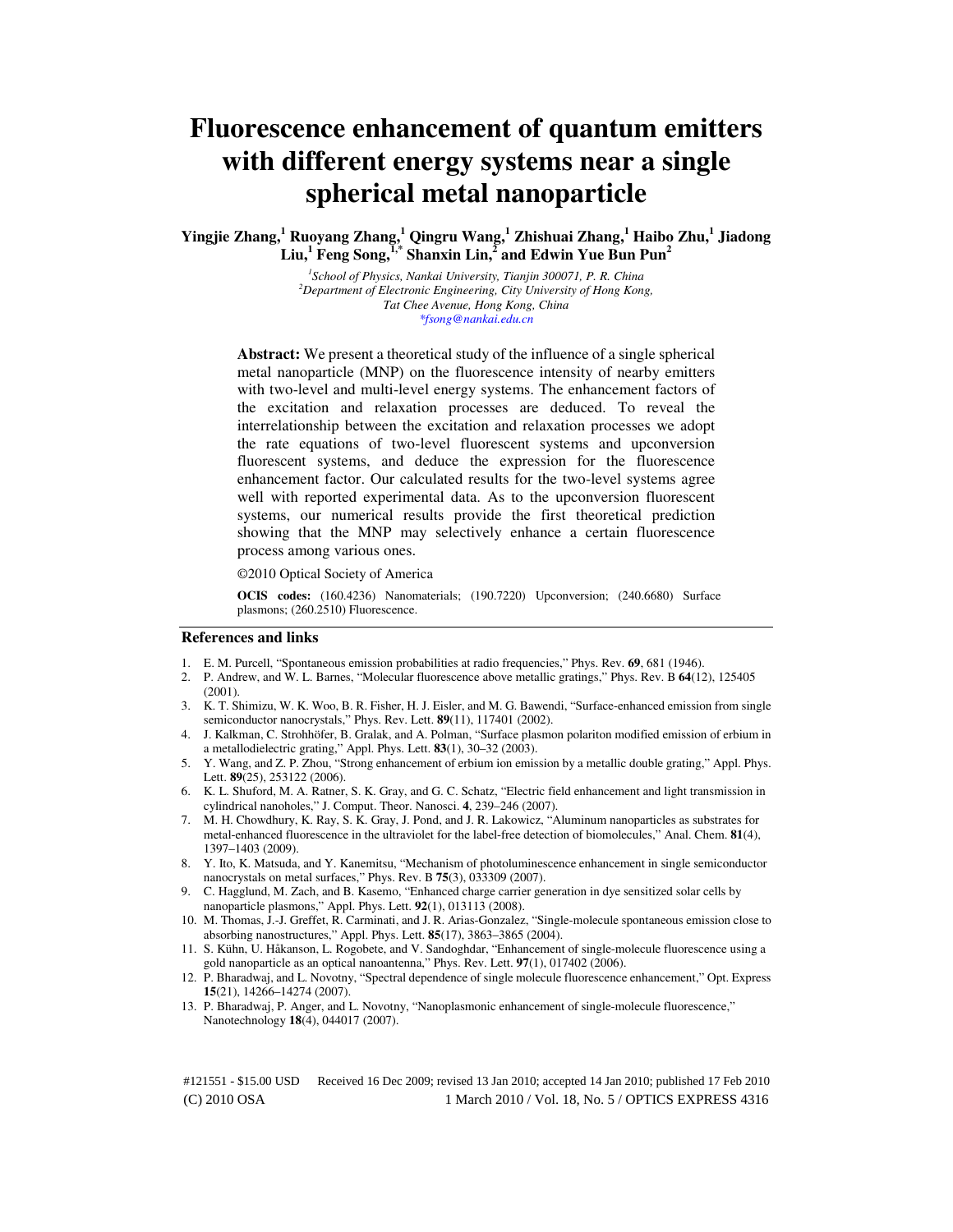- 14. R. Esteban, M. Laroche, and J.-J. Greffet, "Influence of metallic nanoparticles on upconversion processes," J. Appl. Phys. **105**(3), 033107 (2009).
- 15. T. Härtling, P. Reichenbach, and L. M. Eng, "Near-field coupling of a single fluorescent molecule and a spherical gold nanoparticle," Opt. Express **15**(20), 12806–12817 (2007).
- 16. M. Ringler, A. Schwemer, M. Wunderlich, A. Nichtl, K. Kürzinger, T. A. Klar, and J. Feldmann, "Shaping emission spectra of fluorescent molecules with single plasmonic nanoresonators," Phys. Rev. Lett. **100**(20), 203002 (2008).
- 17. P. Anger, P. Bharadwaj, and L. Novotny, "Enhancement and quenching of single-molecule fluorescence," Phys. Rev. Lett. **96**(11), 113002 (2006).
- 18. E. Verhagen, L. Kuipers, and A. Polman, "Enhanced nonlinear optical effects with a tapered plasmonic waveguide," Nano Lett. **7**(2), 334–337 (2007).
- 19. E. Verhagen, L. Kuipers, and A. Polman, "Field enhancement in metallic subwavelength aperture arrays probed by erbium upconversion luminescence," Opt. Express **17**(17), 14586–14598 (2009).
- 20. C. F. Bohern, and D. R. Huffman, Absorption and Scattering of Light by Small Particles (Wiley, New York, 1983).
- 21. M. Kerker, D.-S. Wang, and H. Chew, "Surface enhanced Raman scattering (SERS) by molecules adsorbed at spherical particles: errata," Appl. Opt. **19**(24), 4159 (1980).
- 22. Y.-L. Xu, "Electromagnetic scattering by an aggregate of spheres," Appl. Opt. **34**(21), 4573–4588 (1995).
- 23. R. Ruppin, "Decay of an excited molecule near a small metal sphere," J. Chem. Phys. **76**(4), 1681–1684 (1982).
- 24. X. M. Liu, X. F. Yang, F. Y. Lu, J. H. Ng, X. Q. Zhou, and C. Lu, "Stable and uniform dual-wavelength erbium-doped fiber laser based on fiber Bragg gratings and photonic crystal fiber," Opt. Express **13**(1), 142–147 (2005).
- 25. E. Desurvire, J. R. Simpson, and P. C. Becker, "High-gain erbium-doped traveling-wave fiber amplifier," Opt. Lett. **12**(11), 888–890 (1987).
- 26. P. B. Johnson, and R. W. Christy, "Optical Constants of the Noble Metals," Phys. Rev. B **6**(12), 4370–4379 (1972).
- 27. H. Lin, E. Y. B. Pun, S. Q. Man, and X. R. Liu, "Optical transitions and frequency upconversion of  $E<sup>3+</sup>$  ions in Na2O⋅Ga3Al2Ge3O12 glasses," J. Opt. Soc. Am. B **18**(5), 602–609 (2001).

# **1. Introduction**

The influence of the surrounding environment on the fluorescence process of quantum emitters has been studied extensively, starting off with Purcell [1]. Among various materials that affect fluorescence, metals are of great interest due to the plasmonic resonance of the free electrons with the excitation field. This plasmonic resonance, in turn, can couple strongly with the fluorescence process of nearby emitters. Theoretical and experimental studies of the influence of metallic nanostructures (surfaces, wires, particles, etc.) on fluorescence processes have been developed [2–17]. Nowadays, single molecule detection and spectroscopy are made possible as a result of the near-field optical techniques. In order to improve the detection efficiency, metal tips of various shapes are used to enhance the fluorescence intensity of single emitters [10–14]. According to currently developed theories, metal nanoparticles in the state of Localized Surface Plasmon Resonance (LSPR) can both enhance the excitation probability of the emitter and quench the fluorescent emission by absorbing energy from it  $[11–17]$ . Numerical calculations with experimental proof have been carried out to illustrate the interaction of a single metal nanoparticle with fluorescent emitters, which are approximated to be simple two-level systems [11–13], or three-level systems [14].

Currently there has been an increasing interest in probing electromagnetic local fields with erbium ions, in which the infrared fluorescence and upconversion fluorescence both exists [18,19]. The interaction of a metal nanoparticle with upconversion processes is discussed in a theoretical work [14], which has only explored one emission process of the upconversion fluorescent system. To the best of our knowledge, there has been no study of the real erbium ion system which involves the emission of photons with several ranges of frequencies.

In this paper, we present theoretical calculation of the interaction between a spherical metal nanoparticle (MNP) and the surrounding fluorescent emitter excited by external electromagnetic field. We treat the excitation and relaxation processes of the fluorescent emitter as dipole transitions, and regard the relaxation process as classical electric dipole radiation. With the aid of Mie theory [20], we can calculate the enhancement factor of the excitation probability which depends on the wavelength of the incident field. As to the relaxation processes, a series of expressions for the enhancement factors of various relaxation pathways can be deduced [21–23]. To reveal the mechanism of the enhancement of fluorescence

(C) 2010 OSA 1 March 2010 / Vol. 18, No. 5 / OPTICS EXPRESS 4317 #121551 - \$15.00 USD Received 16 Dec 2009; revised 13 Jan 2010; accepted 14 Jan 2010; published 17 Feb 2010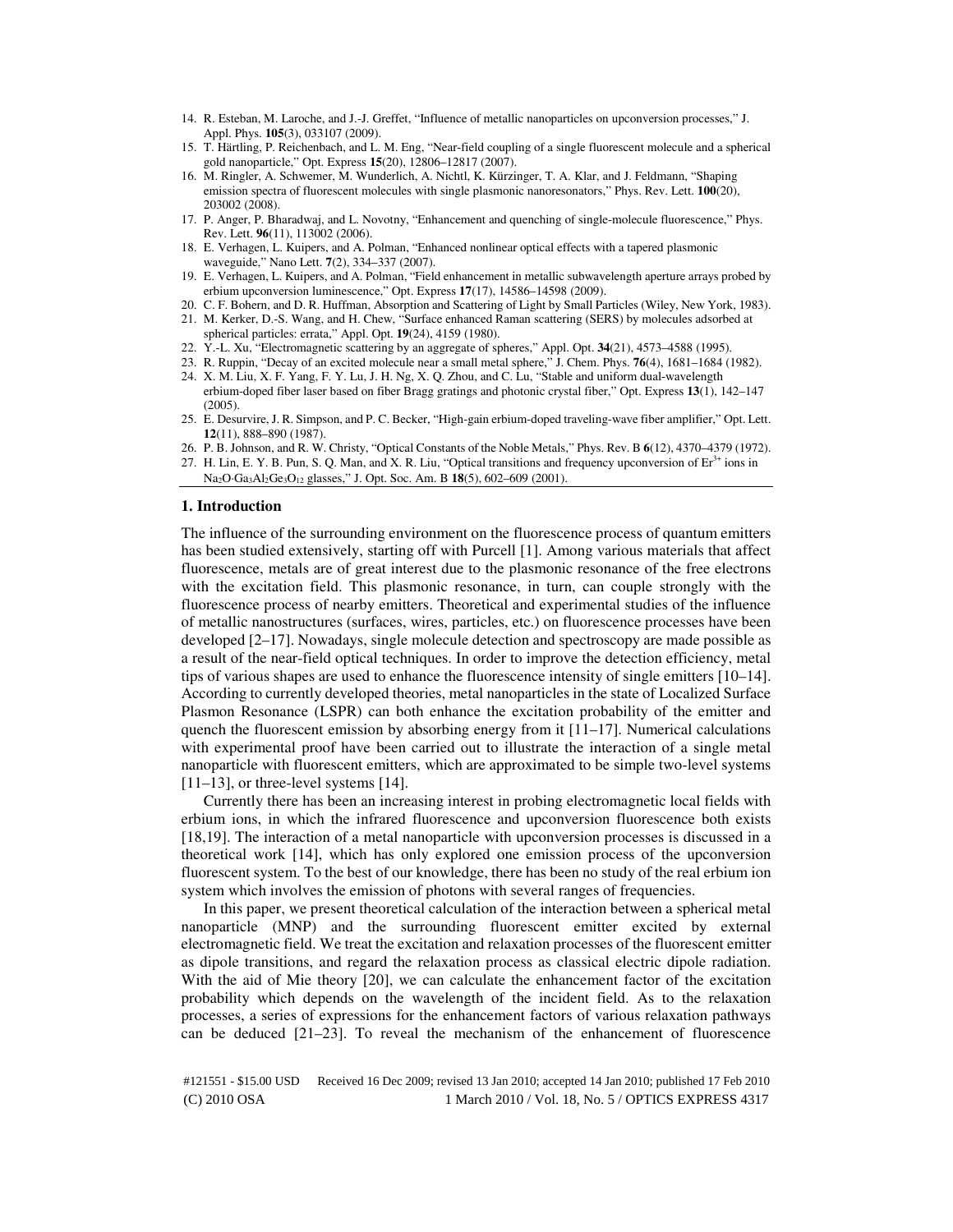intensity, we adopt the steady state rate equations, which show the interrelationship of the excitation and relaxation processes, and provide expressions for the fluorescence enhancement factor. The calculated enhancement factor of fluorescence intensity for a two-level system is in well agreement with the reported experimental data, which shows the validity of the rate equation method and our calculation for various enhancement factors in the excitation and relaxation processes. Finally, we extend our calculation to the complex upconversion fluorescence process. After deriving the enhancement factor of the fluorescence intensity of erbium ions, we provide numerical results showing that the MNP with various sizes can either enhance or weaken the upconversion green fluorescence and the infrared fluorescence. The relative enhancement factor of the green light with respect to the infrared light is also calculated, and is shown to vary significantly with the MNP radius and the MNP-dipole distance. Therefore, we may enhance specific dipole transitions by changing these two factors. This result may be applied to tune erbium-doped lasers/fiber amplifiers [24,25] to emit/amplify light with a specific, single wavelength.

The paper is organized as follows. In section 2, the generalized theory of fluorescence enhancement near a single spherical metal nanoparticle is provided. In section 3, we deduce the enhancement factor of the fluorescence intensity for two-level systems and compare the result with the reported experimental data. In section 4, we calculate the enhancement factor of both the upconversion fluorescence and the infrared fluorescence of erbium ions, showing that LSPR may enhance either process. Section 5 is a summary of this article.

#### **2. Generalized theory on the fluorescence enhancement**

Generally, fluorescence consists of two kinds of processes, i.e., excitation and relaxation. Excitation denotes the transition from lower energy levels to higher levels by absorption of photons, while relaxation can occur both radiatively via the emission of photons and nonradiatively via various pathways. For the fluorescent emitter near the MNP, excitation is enhanced due to the enhancement of the local field. As to the relaxation process, radiative decay probability is affected and a new channel of nonradiative decay is introduced. The theory of the fluorescence enhancement is provided as follows.

#### *2.1 Excitation*

Suppose that an *x*-polarized plane wave is incident on a homogeneous, isotropic spherical metal particle with wave vector  $\boldsymbol{k}$  parallel to the *z* axis. A fluorescent emitter is located on the *x* axis with distance *r*′ from the center of the sphere with radius *a*, as is shown in Fig. 1. The fluorescent emitter is excited by the local field which is the sum of the incident field and the field scattered by the sphere. As an approximation, we treat the excitation process as a dipole transition with dipole moment **p**. According to Fermi's golden rule, the probability that the emitter is excited  $R$  is proportional to the square of the modulus of the perturbation Hamiltonian

 $\mathbf{p} \cdot \mathbf{E} \vert^2$ . Therefore, the enhancement factor of *R* is obtained as:

$$
h_{ex}(\omega) = \frac{\left|\mathbf{p} \cdot \mathbf{E}(\mathbf{r}')\right|^2}{\left|\mathbf{p} \cdot \mathbf{E}_i(\mathbf{r}')\right|^2}
$$
(1)

where  $\omega$  is the angular frequency of the incident wave,  $\mathbf{E}_i$  is the incident electric field, and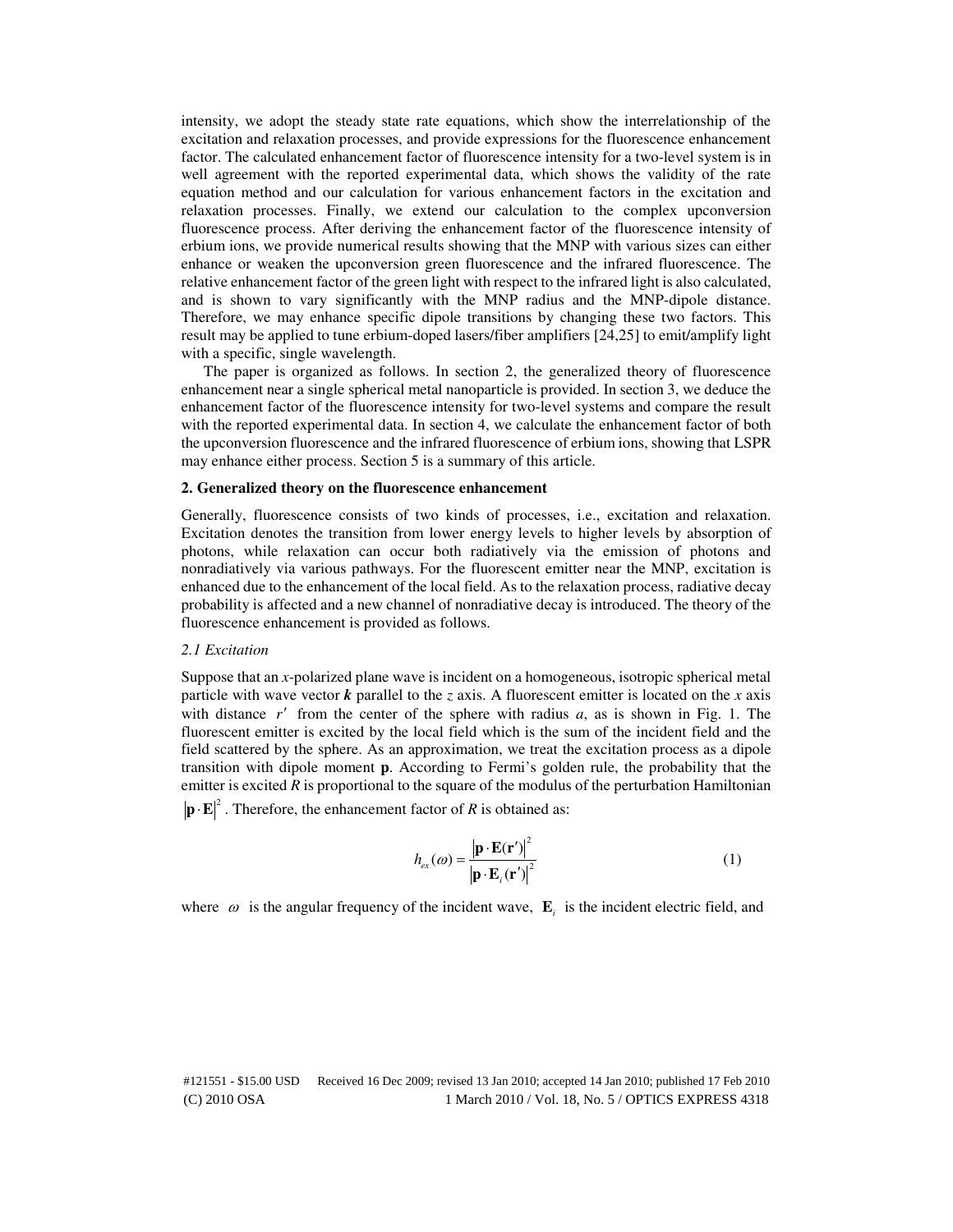

Fig. 1. Configuration of the theoretical model. The sphere represents the metal particle, and the dipole represents the fluorescent emitter.

 $E(r')$  is the local field at the dipole point, which can be written as:

$$
\mathbf{E}(\mathbf{r}') = \mathbf{E}_i(\mathbf{r}') + \mathbf{E}_s(\mathbf{r}').
$$
 (2)

Here **E***<sup>s</sup>* is the scattered field, the expression of which can be obtained from [20]. We assume that only the dipole oriented along the the *x* axis is excited [17], as is shown in Fig. 1. The enhancement factor can then be reduced to a simpler form:

$$
h_{ex}(\omega) = \frac{\left|\mathbf{E}(\mathbf{r}')\right|^2}{\left|\mathbf{E}_i(\mathbf{r}')\right|^2}
$$
(3)

#### *2.2 Emission*

In the calculation of the emission enhancement, we regard the excited fluorescent emitter as a classical electric dipole. In order to reveal the influence of the MNP on the relaxation process, we ignore the incident plane wave and regard the primary dipole field  $\mathbf{E}_{div}$  as the field incident on the MNP. The magnetic permeabilities of the sphere and the surrounding medium are assumed to be equal to the magnetic permeability of the vacuum  $\mu_0$ . The angular frequency of the oscillating dipole  $\omega'$  can be different from the angular frequency of the incident field  $\omega$ , and may have one or several continuous range of values, depending on the fluorescence spectrum of the emitter. The incident dipole field and the scattered field can be obtained following the procedures provided in [21].

To show the influence of the MNP on the fluorescence properties of the emitter, we need to calculate the various related powers. That is, the far field radiated power of incident dipole field *P*0 , the far field radiated power of the secondary scattered field *Psc* , and the power absorbed by the MNP  $P_{abs}$ . General theories about the expression for these powers are provided in [22,23].

The total power for radiative decay, nonradiative decay, and energy transfer process of a fluorescent emitter is:

$$
P_{total} = P_r + P_{nr0} + P_{abs}.
$$
 (4)

(C) 2010 OSA 1 March 2010 / Vol. 18, No. 5 / OPTICS EXPRESS 4319 #121551 - \$15.00 USD Received 16 Dec 2009; revised 13 Jan 2010; accepted 14 Jan 2010; published 17 Feb 2010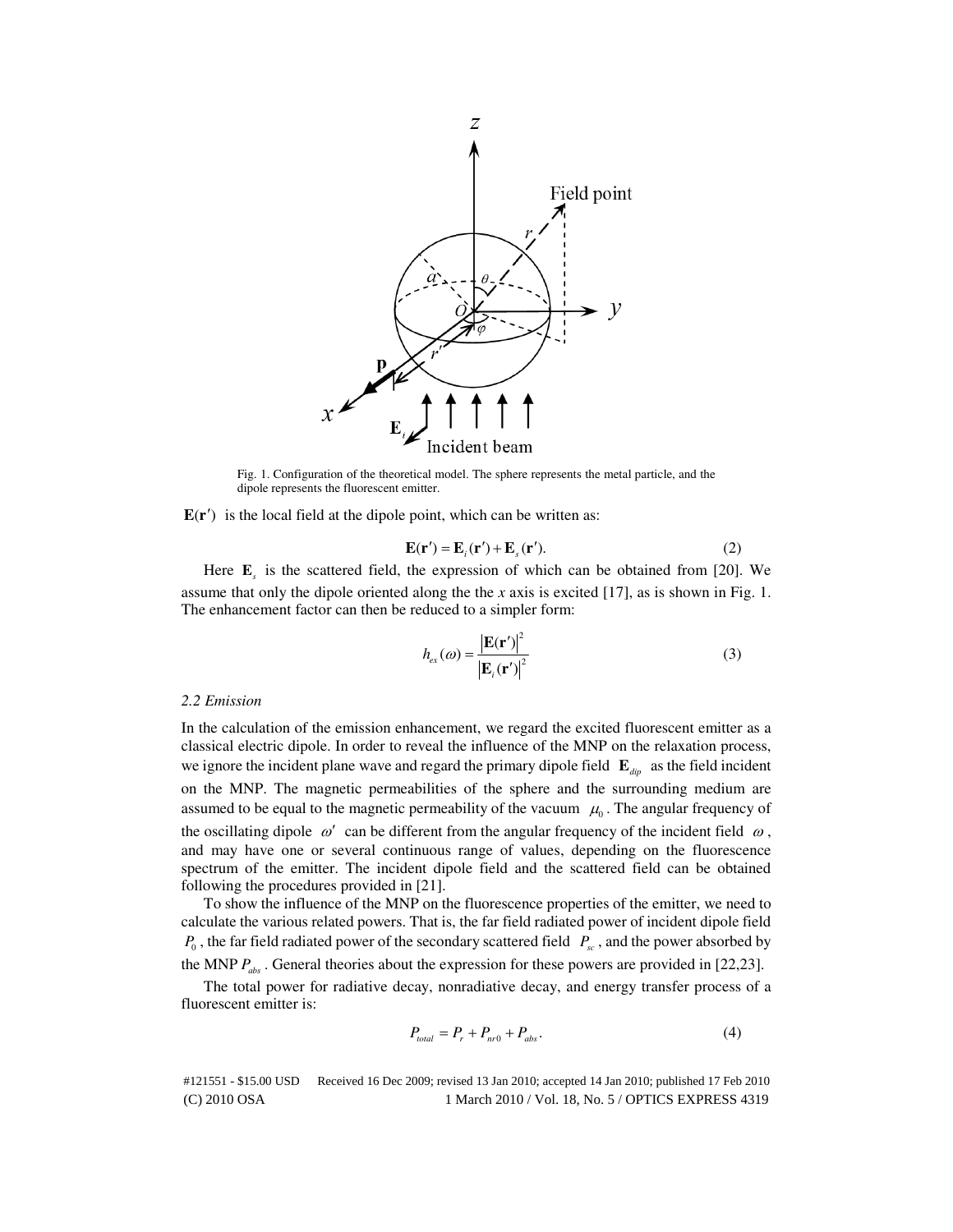Here  $P_{nr0}$  is the intrinsic nonradiative decay power and is independent of the environment, thus it does not change because of the plasmonic oscillation inside the MNP.

These powers are related with the relaxation probabilities of the emitter. For the isolated dipole, the radiative decay probability can be obtained as:

$$
\gamma_0 = \frac{P_0}{\hbar \omega'}.\tag{5}
$$

The total decay probability and the nonradiative decay probability are obtained as:

$$
\gamma_{total0} = \frac{\gamma_0}{\eta},\tag{6}
$$

$$
\gamma_{nr0} = \frac{P_{nr0}}{\hbar \omega'} = \frac{1 - \eta}{\eta} \gamma_0.
$$
\n(7)

Here we have introduced  $\eta$  as the intrinsic quantum efficiency, defined as the fraction of emission probability to the total decay probability.

As to the dipole in the vicinity of the MNP, the radiative decay probability and total decay probability are modified due to the interaction of the dipole and the localized plasmonic oscillation inside the MNP:

$$
\gamma_r = \frac{P_r}{\hbar \omega'},\tag{8}
$$

$$
\gamma_{total} = \frac{P_{total}}{\hbar \omega'}.
$$
\n(9)

The enhancement factor of the total decay probability is obtained as:

$$
h_{decay} = \frac{\gamma_{total}}{\gamma_{total}} = \eta \frac{P_{total}}{P_0}.
$$
\n(10)

The presence of the MNP introduces energy transfer from the dipole to the MNP as a new channel to dissipate energy. The energy transfer probability is:

$$
\gamma_{ET} = \frac{P_{abs}}{\hbar \omega'}.\tag{11}
$$

The quantum efficiency of the dipole coupled to the MNP is obtained as follows:

$$
\eta' = \frac{\gamma_r}{\gamma_{total}} = \frac{P_r}{P_{total}}.\tag{12}
$$

The enhancement factor of the quantum efficiency is:

$$
h_q = \frac{\eta'}{\eta} = \frac{1}{\eta} \frac{P_r}{P_{total}}.
$$
\n(13)

Up till now, we have obtained the expressions for the excitation enhancement factor and the enhancement of the total decay probability, together with the enhancement of the quantum efficiency of the florescent emitter near the MNP. While the excitation enhancement depends on the wavelength of the incident plane wave, the modification of the various factors in the

(C) 2010 OSA 1 March 2010 / Vol. 18, No. 5 / OPTICS EXPRESS 4320 #121551 - \$15.00 USD Received 16 Dec 2009; revised 13 Jan 2010; accepted 14 Jan 2010; published 17 Feb 2010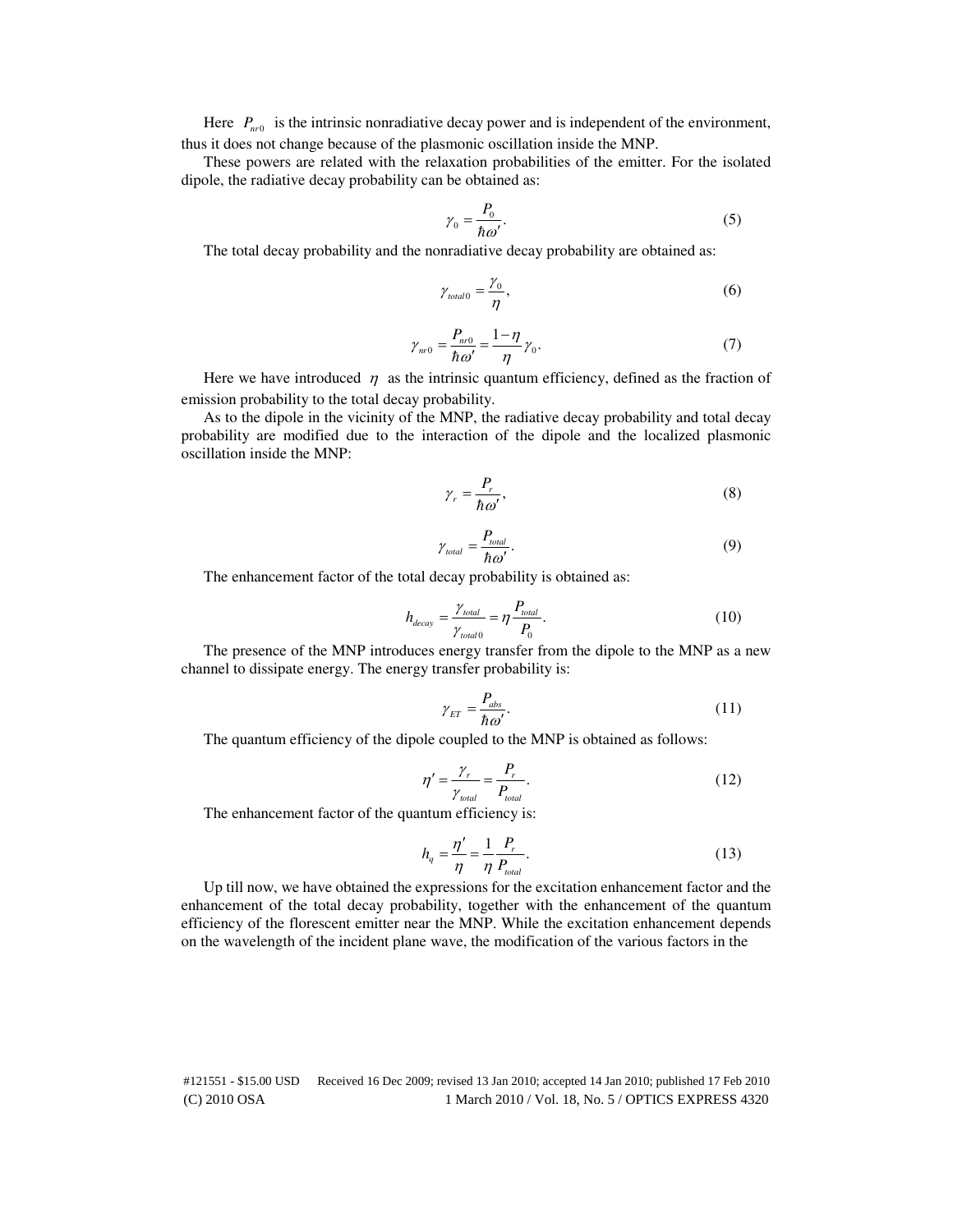

Fig. 2. Schematic diagram of a two-level system.

relaxation process does not rely on the excitation field, and is dependent on the emitted photon energy  $\hbar \omega'$  (determined by the energy difference between the upper and lower transition levels) and the orientation of the dipole moment **p**.

#### **3. Enhanced fluorescence intensity of two-level systems**

Currently, the enhancement of fluorescence intensity near metal nanoparticle(s) is generally viewed as the result of two independent processes: excitation enhancement and emission enhancement [11–13,15–17]. However, when taking into account the time evolution of the fluorescence process under continuous pumping, the excitation and relaxation processes of the fluorescent emitter should be interrelated. To show the relation of these two processes, we adopt the rate equations of the fluorescence process to deduce the expression for the fluorescence enhancement factor.

For two-level systems, the energy levels are shown in Fig. 2. Note that for each electronic level, there are many vibrational levels around it. In general, the relaxation processes between these vibrational levels are much faster than the transition between the two electronic levels. Therefore, it is reasonable to ignore these vibrational relaxation processes when writing the rate equations of the system. Thus, we can easily obtain the rate equations as follows:

$$
\frac{dN_0}{dt} = -N_0 R + N_1 W,
$$
  
\n
$$
\frac{dN_1}{dt} = N_0 R - N_1 W,
$$
  
\n
$$
N_0 + N_1 = N.
$$
\n(14)

where *R* and *W* are the excitation probability and total decay probability, respectively. And *N* is the total population of the fluorescent emitter, while  $N_0$  and  $N_1$  are the population of state 0) and state  $|1\rangle$ , separately. For a single emitter,  $N = 1$ , and  $N_0$ ,  $N_1$  denotes the probability that the emitter is at each energy level at the time *t*.

In the steady state, we can obtain the following results:

(C) 2010 OSA 1 March 2010 / Vol. 18, No. 5 / OPTICS EXPRESS 4321 #121551 - \$15.00 USD Received 16 Dec 2009; revised 13 Jan 2010; accepted 14 Jan 2010; published 17 Feb 2010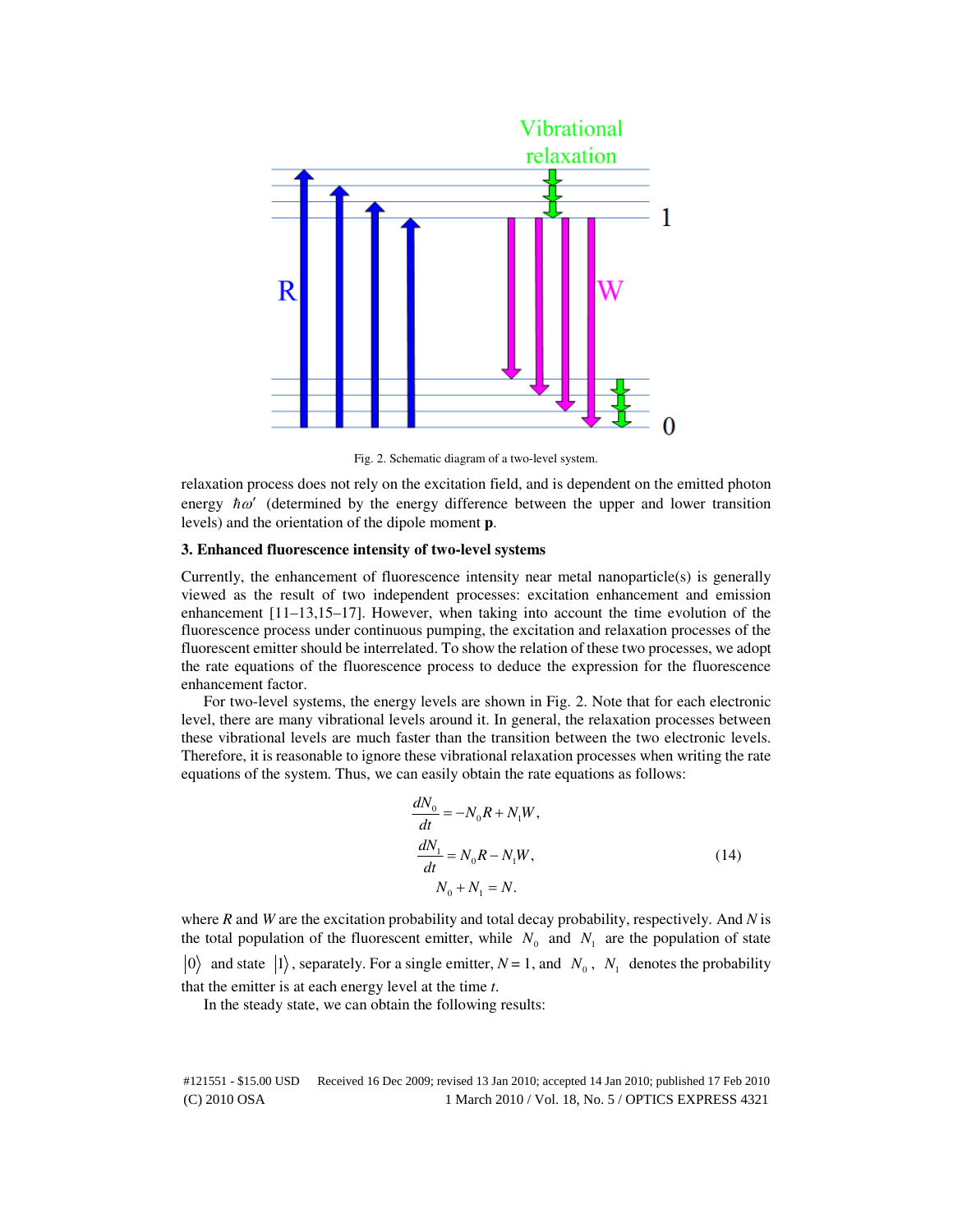$$
N_0 = \frac{NW}{W + R},
$$
  
\n
$$
N_1 = \frac{NR}{W + R}.
$$
\n(15)

The fluorescence rate is obtained as:

$$
\Gamma_{\text{fluo}} = N_1 W \eta. \tag{16}
$$

It should be noted that the fluorescence rate here means the number of photons emitted per unit time, and is different from the excitation and decay probability which is the probability of transition per unit time.

For weak excitation, the fluorescent emitter is in the thermal equilibrium state, thus satisfy the Boltzmann distribution law. Under this condition,

$$
N_1 / N_0 = \exp(-\frac{E_1 - E_0}{k_B T}) = \exp(-\frac{\hbar \omega'}{k_B T}),
$$
\n(17)

where  $E_1$  and  $E_0$  are the energy eigenvalues of the state  $|1\rangle$  and  $|0\rangle$ , respectively. When the radiation wavelength is in the range of visible or infrared spectrum, we can get the relation:

$$
N_1 \ll N_0. \tag{18}
$$

Noting that  $R/W = N_1 / N_0$ , we obtain:

$$
R \ll W, \tag{19}
$$

$$
N_1 = \frac{NR}{W},\tag{20}
$$

$$
\Gamma_{\text{fluo}} = N R \eta. \tag{21}
$$

Equation (21) shows that the fluorescence rate is proportional to the excitation probability and the quantum efficiency, which corresponds to the excitation and relaxation process, respectively. Thus, the enhancement factor of the fluorescence intensity is:

$$
h_{\text{fluo}} = h_{\text{ex}} h_q. \tag{22}
$$

This result is in agreement with those reported in  $[11-17]$ . To calculate this enhancement factor, we choose gold as the material for the metal nanoparticle, and the fluorescent emitter is taken to be Nile Blue, which has a simple two-level system. The dielectric constant of gold is obtained from [26], and various other parameters are taken from [12], which are listed as follows:  $\eta = 1$ ,  $\lambda = 637nm$ ,  $n_0 = 1$ ,  $a = 40nm$ . The calculated results for the two-level system are shown in Fig. 3.

We can see that  $h_{ex}$  decreases rapidly with the decrease of dipole-MNP distance, while  $h_q$ rises until reaching unity. As to the fluorescence enhancement factor, it reaches maximum when the distance is 5*nm*. Below this distance, the enhancement factor drops as a result of the quenching effect. It should be noted that classical electrodynamics will be invalid when the distance becomes too small (less than 2*nm*), so will our calculated results. At larger distance, the fluorescence enhancement also decreases due to the decrease of excitation enhancement, and ultimately reaches unity, which means that the MNP will have no effect on the fluorescent dipole.

(C) 2010 OSA 1 March 2010 / Vol. 18, No. 5 / OPTICS EXPRESS 4322 #121551 - \$15.00 USD Received 16 Dec 2009; revised 13 Jan 2010; accepted 14 Jan 2010; published 17 Feb 2010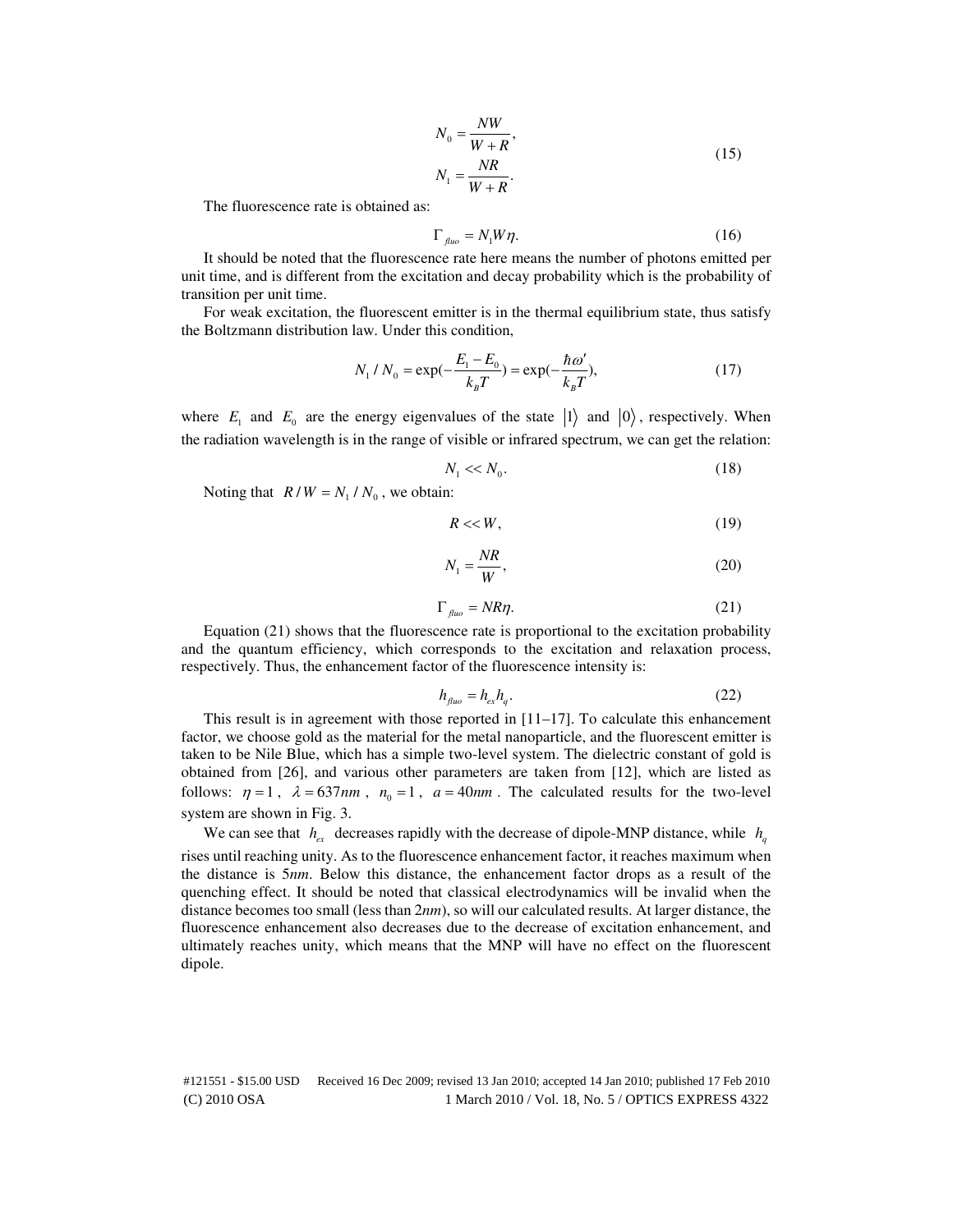

Fig. 3. (a) Excitation enhancement factor of the dipole in the vicinity of the MNP with a radius of 40*nm*. (b) Enhancement factor of quantum efficiency. (c) Fluorescence enhancement factor.

Taking into account the specific condition that the dielectric layer at the surface of the MNP increases the fluorescence enhancement by a factor 2-3 in the close vicinity of the MNP as reported in [12], our calculated results for the fluorescence enhancement are in well agreement with the experimental data in this reference.

### **4. Influence of MNP on nearby upconversion fluorescence systems**

In this section, we focus on the simplification of multi-level fluorescence systems, and calculate the fluorescence enhancement factors of different fluorescence processes. The theory is outlined below with numerical results provided, showing the tunability of specific fluorescent transitions by using MNP.

# *4.1 Theory*

To understand the fluorescence process of quantum emitters with complex energy levels, we can illustrate the interrelationship of the excitation and relaxation processes with the aid of the rate equations of the system. As an example, we have calculated the fluorescence intensity of green light (which generally dominates the visible spectrum) and infrared light for erbium ions. For simplicity, we only consider the excited state absorption (ESA) upconversion processes which results in green emission with the transition  ${}^2H_{11/2} \rightarrow {}^4I_{15/2}$  and  ${}^4S_{3/2} \rightarrow {}^4I_{15/2}$ , together with the direct transition  ${}^{4}I_{13/2} \rightarrow {}^{4}I_{15/2}$  which produces infrared light. Thus, we reduce the complex energy level diagram of erbium ions to a simple form, as shown in Fig. 4.

Similar to the treatment of the vibrational relaxation processes in two-level fluorescence systems, we assume that the MPR (Multi-phonon assisted Relaxation) processes  $2\langle ({}^4F_{7/2}) \rightarrow |2'\rangle({}^2H_{11/2})$ ,  $|2\rangle \rightarrow |2''\rangle({}^4S_{3/2})$  and  $|1\rangle({}^4I_{11/2}) \rightarrow |1'\rangle({}^4I_{13/2})$  (which is common in erbium doped crystals) are much faster than the excitation and emission processes. Therefore, we regard level  $|1\rangle$  and level  $|1'\rangle$  as one single level (level  $|1\rangle$ ), and combine level  $|2\rangle$ ,  $|2'\rangle$ ,  $|2''\rangle$  to two separate levels  $|2'\rangle$  and  $|2''\rangle$  (i.e. "move" the population of level  $|2\rangle$ to

(C) 2010 OSA 1 March 2010 / Vol. 18, No. 5 / OPTICS EXPRESS 4323 #121551 - \$15.00 USD Received 16 Dec 2009; revised 13 Jan 2010; accepted 14 Jan 2010; published 17 Feb 2010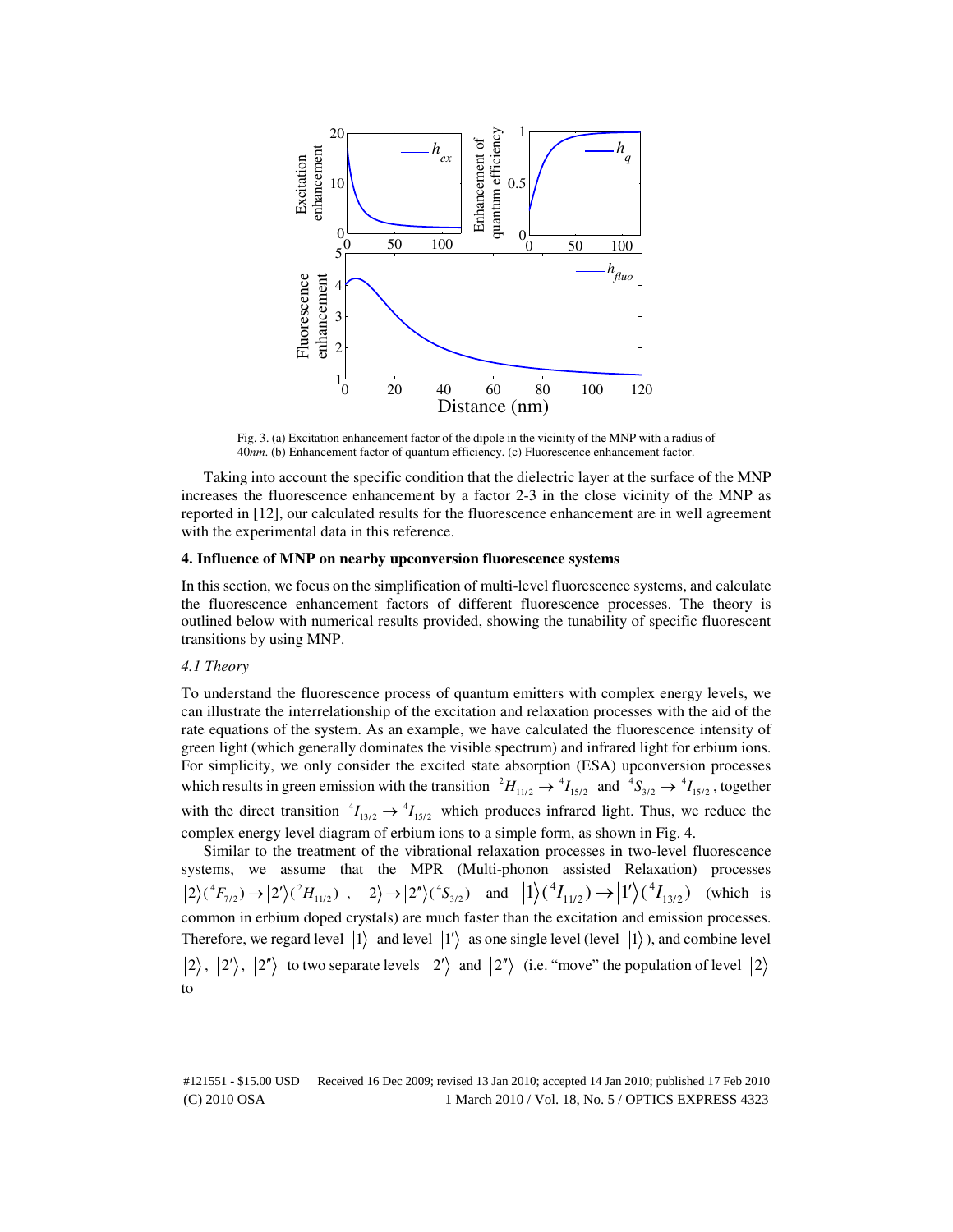

Fig. 4. Schematic diagram of energy levels for erbium ions.

 $|2'\rangle$  and  $|2''\rangle$ ). For simplicity, we write level  $|2''\rangle$  and  $|2'\rangle$  as level  $|2\rangle$  and  $|3\rangle$  in the following calculation. We further assume that the branching ratio from higher excited states  $|2\rangle$ and  $|3\rangle$  to the ground state  $|0\rangle(^{4}I_{15/2})$  equals to 1, and the rate equations can be written as follows:

$$
\frac{dN_0}{dt} = -R_{01}N_0 + W_1N_1 + W_2N_2 + W_3N_3,
$$
\n
$$
\frac{dN_1}{dt} = R_{01}N_0 - (W_1 + R_{12})N_1,
$$
\n
$$
\frac{dN_2}{dt} = \alpha_2 R_{12}N_1 - W_2N_2,
$$
\n
$$
\frac{dN_3}{dt} = \alpha_3 R_{12}N_1 - W_3N_3,
$$
\n
$$
N_0 + N_1 + N_2 + N_3 = N,
$$
\n(23)

where we have introduced  $\alpha_2$  and  $\alpha_3$  ( $\alpha_2 + \alpha_3 = 1$ ) as the probabilities that the erbium ion at state  ${}^4F_{7/2}$  relaxes to state  ${}^4S_{3/2}$  and state  ${}^2H_{11/2}$ , respectively.  $N_i$  is the population of level  $|i\rangle$  (*i* = 0, 1, 2, 3), and *N* is the total population of erbium ions. At steady state we can obtain the following results:

(C) 2010 OSA 1 March 2010 / Vol. 18, No. 5 / OPTICS EXPRESS 4324 #121551 - \$15.00 USD Received 16 Dec 2009; revised 13 Jan 2010; accepted 14 Jan 2010; published 17 Feb 2010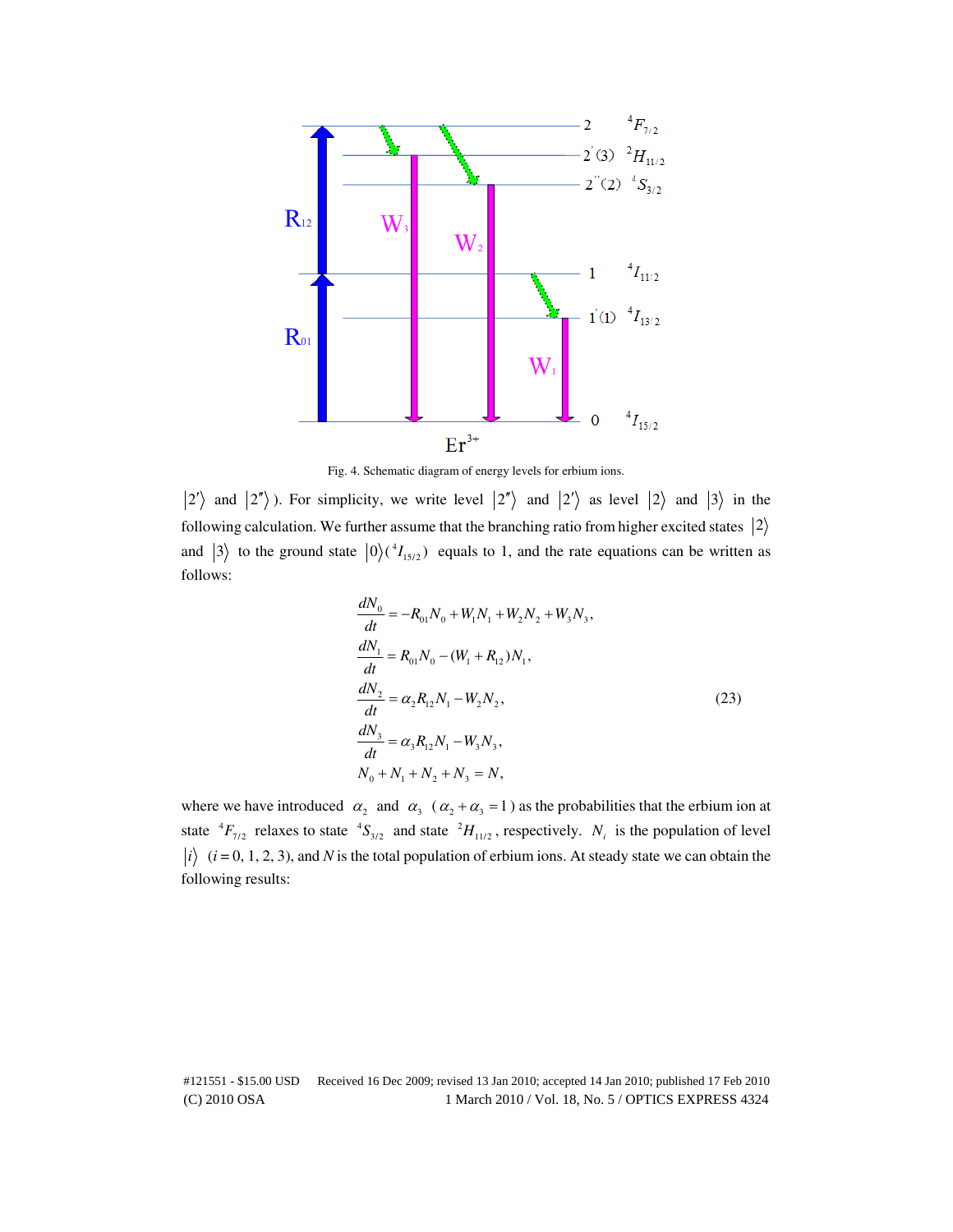$$
N_{1} = \frac{N}{\frac{W_{1} + R_{12}}{R_{01}} + 1 + \alpha_{2} \frac{R_{12}}{W_{2}} + \alpha_{3} \frac{R_{12}}{W_{3}}},
$$
  
\n
$$
N_{2} = \alpha_{2} \frac{R_{12}}{W_{2}} N_{1},
$$
  
\n
$$
N_{3} = \alpha_{3} \frac{R_{12}}{W_{3}} N_{1}.
$$
\n(24)

The fluorescence rate of the transition  $|i\rangle \rightarrow |0\rangle$  (*i* = 0, 1, 2, 3) can be written as:

$$
\Gamma_{\text{fluoi}} = N_i W_i \eta_i,\tag{25}
$$

where  $\eta_i$  is the intrinsic quantum efficiency of the transition  $|i\rangle \rightarrow |0\rangle$ . We can see that the fluorescence rate of every level depends on all the parameters *R* and *W*. To calculate the enhancement factor of the fluorescence rate, we need to know the parameters *R* and *W* for the isolated emitter, together with the enhancement factor for each *R* and *W* for the emitter in the vicinity of the MNP.

However, the results can be much simpler when we calculate the relative enhancement factor of the green light compared to the infrared light. In fact, the ratio of the fluorescence intensity of the transition  $|i\rangle \rightarrow |0\rangle$  (*i* = 2, 3) with respect to that of  $|1\rangle \rightarrow |0\rangle$  can easily be obtained by using Eq. (25) as:

$$
\frac{\Gamma_{fluoi}}{\Gamma_{fluoi}} = \frac{N_i W_i \eta_i}{N_1 W_i \eta_i}.
$$
\n(26)

According to Eq. (24),  $N_i/N_i = \alpha_i R_{12}/W_i$ . Therefore,

$$
\frac{\Gamma_{fluoi}}{\Gamma_{fluoi}} = \alpha_i \frac{R_{12}\eta_i}{W_1 \eta_i}.
$$
\n(27)

Assume that  $\alpha_i$  do not change because of the presence of the MNP, we get the relative enhancement factor:

$$
\frac{h_{fluoi}}{h_{fluoi}} = \frac{h_{ex}h_{qi}}{h_{decay1}h_{q1}}.
$$
\n(28)

where  $h_{\text{fluoi}}$ ,  $h_{\text{gl}}$  and  $h_{\text{fluol}}$ ,  $h_{\text{gl}}$  are the enhancement of fluorescence rate and quantum efficiency for the dipole transition  $|i\rangle \rightarrow |0\rangle$  and  $|1\rangle \rightarrow |0\rangle$ , respectively.  $h_{decay1}$  is the enhancement of total decay probability for the transition  $|1\rangle \rightarrow |0\rangle$ .

In order to understand the basic enhancement mechanisms of the upconversion process in the vicinity of the MNP, we would like to reduce Eqs. (24-25) to simpler forms. To reach this goal, we need to restrict the excitation condition to the weak excitation, where the erbium ions are in the thermal equilibrium state. Hence, similar to Eq. (17), we have:

$$
N_{i}/N_{1} = \exp(-\frac{E_{i} - E_{1}}{k_{B}T}),
$$
  
\n
$$
N_{i}/N_{1} \cdot W_{i}/W_{1} = W_{i}/W_{1} \exp(-\frac{E_{i} - E_{1}}{k_{B}T}).
$$
\n(29)

(C) 2010 OSA 1 March 2010 / Vol. 18, No. 5 / OPTICS EXPRESS 4325 #121551 - \$15.00 USD Received 16 Dec 2009; revised 13 Jan 2010; accepted 14 Jan 2010; published 17 Feb 2010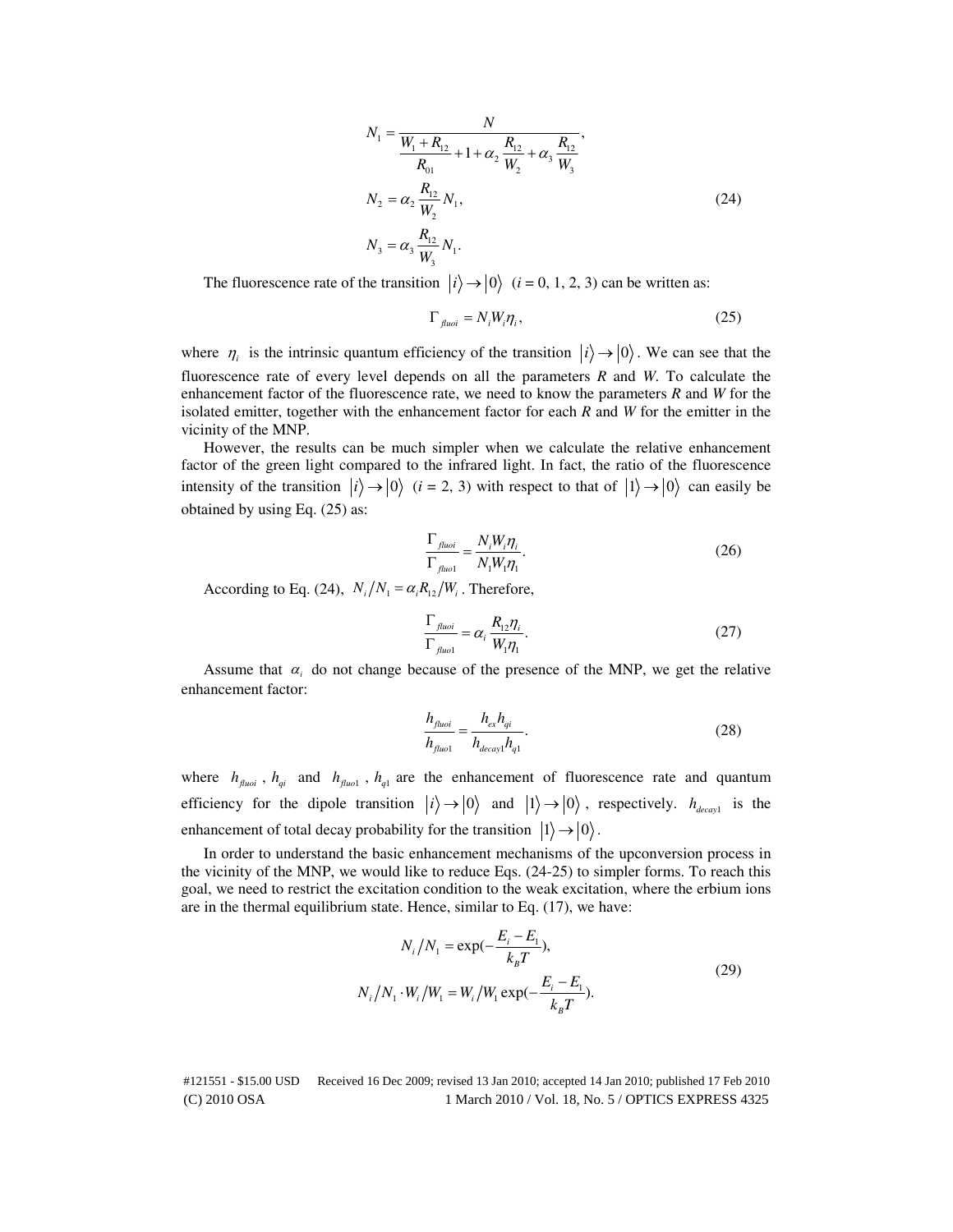where  $E_i$  (*i* = 2, 3) and  $E_1$  are the energy eigenvalues of the state  $|i\rangle$  and  $|1\rangle$ , respectively. Normally, for erbium ions, we can obtain the following relations:

$$
N_i/N_1 \ll 1,
$$
  
\n
$$
N_i/N_1 \cdot W_i/W_i \ll 1.
$$
\n(30)

Noting that  $N_i/N_1 = \alpha_i R_{12}/W_i$ , we get the relations:

$$
R_{12}/W_i \ll 1,
$$
  
\n
$$
R_{12}/W_i \ll 1.
$$
\n(31)

Since the excitation wavelength for the transition  ${}^4I_{15/2} \rightarrow {}^4I_{11/2}$  and  ${}^4I_{11/2} \rightarrow {}^4F_{7/2}$  are the same, we can write:

$$
R_{01} \approx R_{12}.\tag{32}
$$

Thus, Eq. (24) is reduced to:

$$
N_1 = \frac{NR_{01}}{W_1},
$$
  
\n
$$
N_i = \alpha_i \frac{NR_{01}R_{12}}{W_1W_i} \cdot (i=2,3)
$$
\n(33)

Substituting Eq. (33) into Eq. (25), we obtain:

$$
\Gamma_{\text{fluol}} = NR_{01}\eta_1,
$$
\n
$$
\Gamma_{\text{fluol}} = \alpha_i NR_{01}R_{12}\eta_i/W_1.
$$
\n(34)

So far, we have made several assumptions about the excitation condition and the fluorescent transition processes. Nevertheless, the results expressed by Eq. (34) are quite reasonable. The expression for Γ *fluo*<sup>1</sup> denotes that the enhancement factor is equal to the product of the excitation enhancement and the enhancement of quantum efficiency, which is in good agreement with that of the two-level fluorescent system. In fact, since  $R_1, \ll W_1$ , the fluorescent transition occurs mainly between the states  $|0\rangle$  and  $|1\rangle$ . Therefore, the infrared fluorescence process can be approximated to be two-level transitions. As for the expression of  $\Gamma_{\text{fluoi}}$ , it also includes the two-step excitation probability  $R_{01}R_{12}$  and the quantum efficiency of the emission process  $\eta_i$ . Besides, there's one more item  $\tau_1 = 1/W_1$ , which is the lifetime of the metastable energy level  $|1\rangle$ . This is due to the fact that the population of level  $|1\rangle$  is proportional to its lifetime and that the transition rate from level  $|1\rangle$  to level  $|i\rangle$  is proportional to the population of level  $|1\rangle$ . Thus, we can easily obtain the relation  $\Gamma_{\eta_{\text{total}}} \propto \tau_1$ .

The enhancement factor of each emission rate is obtained as:

$$
h_{fluol} = h_{ex} h_{q1},
$$
  
\n
$$
h_{fluol} = \frac{h_{ex}^2 h_{qi}}{h_{decay1}}.
$$
\n(35)

Using Eqs. (3) (10) (13) (28) (35), we are able to calculate the exact value of  $h_{\text{fluol}}/h_{\text{fluol}}$ , and the value of  $h_{\text{fluol}}$  and  $h_{\text{fluoli}}$  in the weak excitation regime.

(C) 2010 OSA 1 March 2010 / Vol. 18, No. 5 / OPTICS EXPRESS 4326 #121551 - \$15.00 USD Received 16 Dec 2009; revised 13 Jan 2010; accepted 14 Jan 2010; published 17 Feb 2010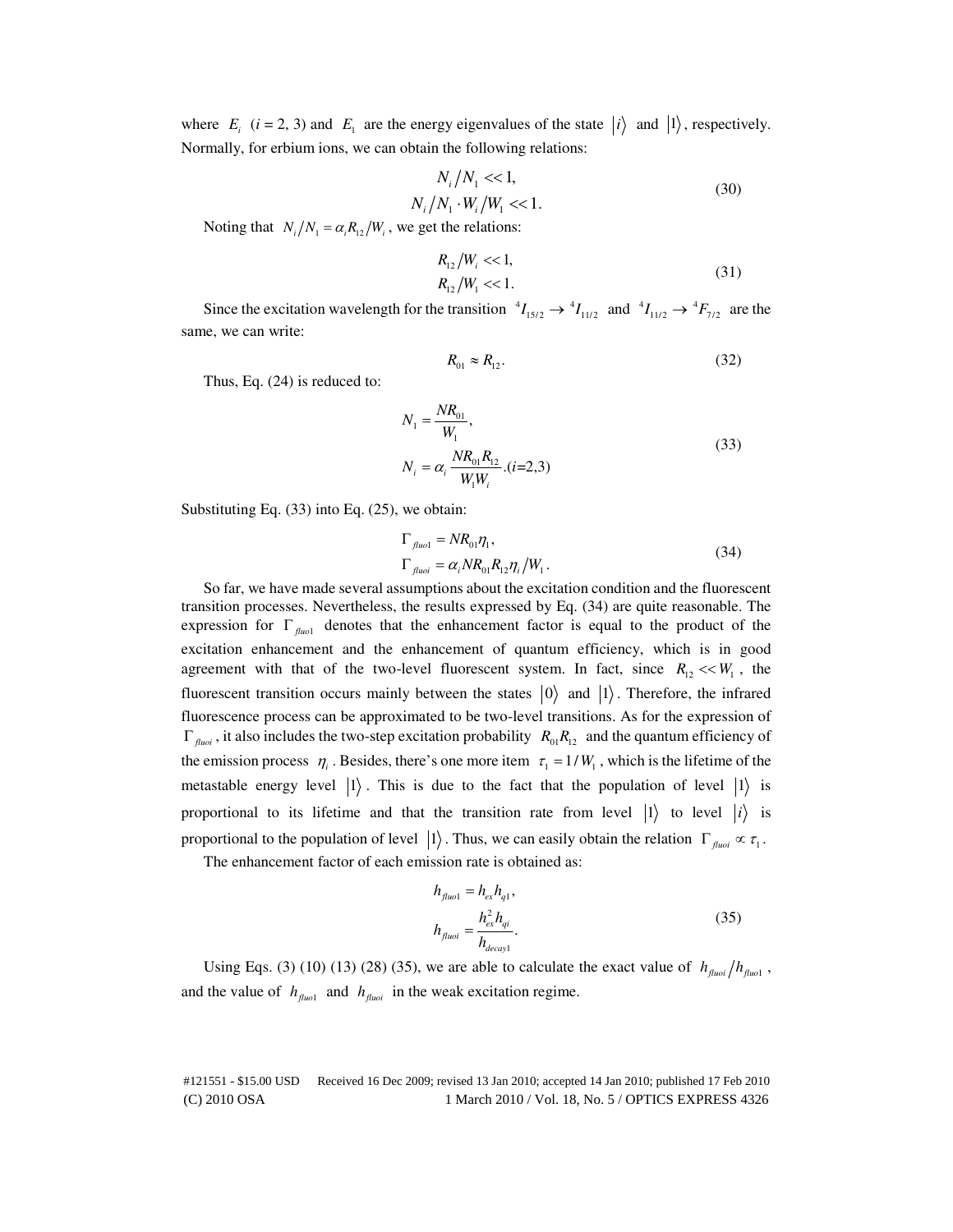# *4.2 Numerical results*

We have calculated the enhancement of the 547*nm* upconversion fluorescence ( $|2\rangle \rightarrow |0\rangle$ ), the enhancement of the 1533*nm* infrared fluorescence ( $|1\rangle \rightarrow |0\rangle$ ), and their relative enhancement for erbium ions near the MNP with three different values of radius: 50*nm*, 100*nm*, 150*nm*. The quantum efficiencies of erbium ions in absence of the MNP and the refractive index of the medium used in our calculation are taken from [27]. Specifically, the quantum efficiencies of the 547*nm* upconversion fluorescence and the 1533*nm* infrared fluorescence are taken to be 0.0085 and 1, respectively. The excitation wavelength is 973*nm*, and the refractive index of the medium ( $\text{Na}_2\text{O} \cdot \text{Ca}_3\text{Al}_2\text{Ge}_3\text{O}_{12}$  glass) is calculated using the equation  $n_0 = A + B/\lambda^2$ , where  $A = 1.6013$ ,  $B = 8457$  *nm*<sup>2</sup>. The calculated results are shown in Fig. 5.

It can be seen that both the infrared fluorescence and the upconversion fluorescence are enhanced when the MNP radius is 50*nm*. As to the case when the MNP radius is 100*nm* or



Fig. 5. The red dashed curve and the green solid curve in (a) (c) (e) denote the infrared and green fluorescence enhancement factors of erbium ions in the vicinity of MNP with radius 50*nm*, 100*nm* and 150*nm*, respectively. The blue solid curve in (b) (d) (f) is the relative enhancement of the 537*nm* upconversion fluorescence with respect to the 1533*nm* infrared fluorescence of erbium ions near MNP with radius 50*nm*, 100*nm* and 150*nm*, separately.

150*nm*, both processes may either be enhanced or weakened with the change of the MNP-dipole distance. For the relative enhancement factor, it is greater than 1 when the MNP radius is 50*nm*, revealing that the MNP favors the upconversion process. When the MNP becomes larger, this

(C) 2010 OSA 1 March 2010 / Vol. 18, No. 5 / OPTICS EXPRESS 4327 #121551 - \$15.00 USD Received 16 Dec 2009; revised 13 Jan 2010; accepted 14 Jan 2010; published 17 Feb 2010